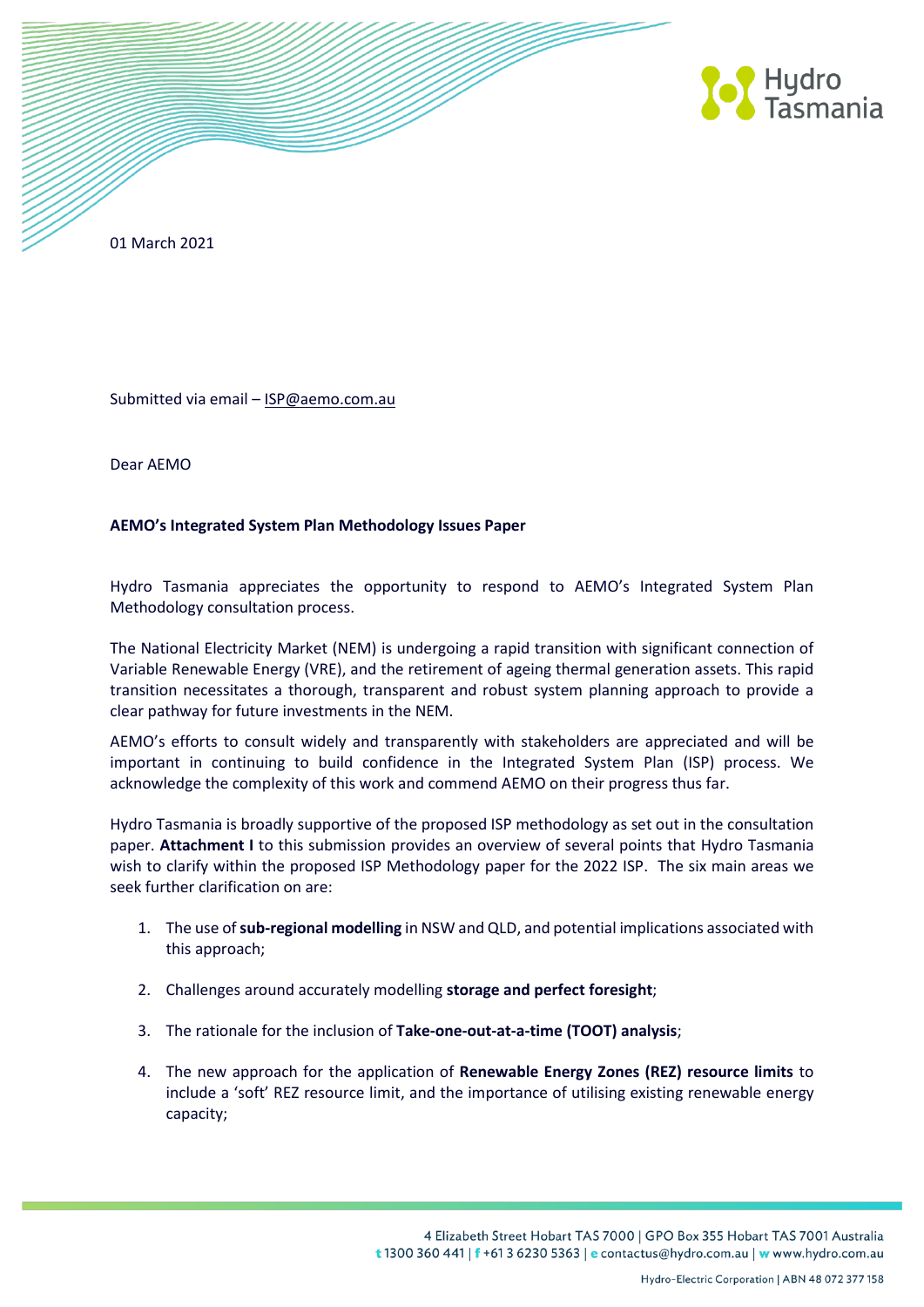

- 5. Future **ramping and operational reserves requirements** to meet future variability and uncertainty of the NEM under higher penetration of VRE; and
- 6. **REZ transmission network limits** and the need to recognise ancillary service benefits.

We support AEMO's efforts to ensure robust and transparent planning information – this is integral to underpinning the effective transition of the NEM. While recognising the inherent uncertainty in modelling practices, it remains essential to identify optimal development pathways that are robust to a breadth of plausible future scenarios, drawing information from a wide range of independent sources.

Regardless of efforts to enhance and strengthen the modelling process, uncertainty in the ISP will persist. We commend AEMO's efforts to make step change improvements to this important forward plan, and we look forward to ongoing engagement with AEMO as the plan evolves.

If you wish to discuss any aspect of this submission, please contact Prajit Parameswar (Prajit.Parameswar@hydro.com.au).

Yours sincerely

Alex Beckitt Head of Strategic Policy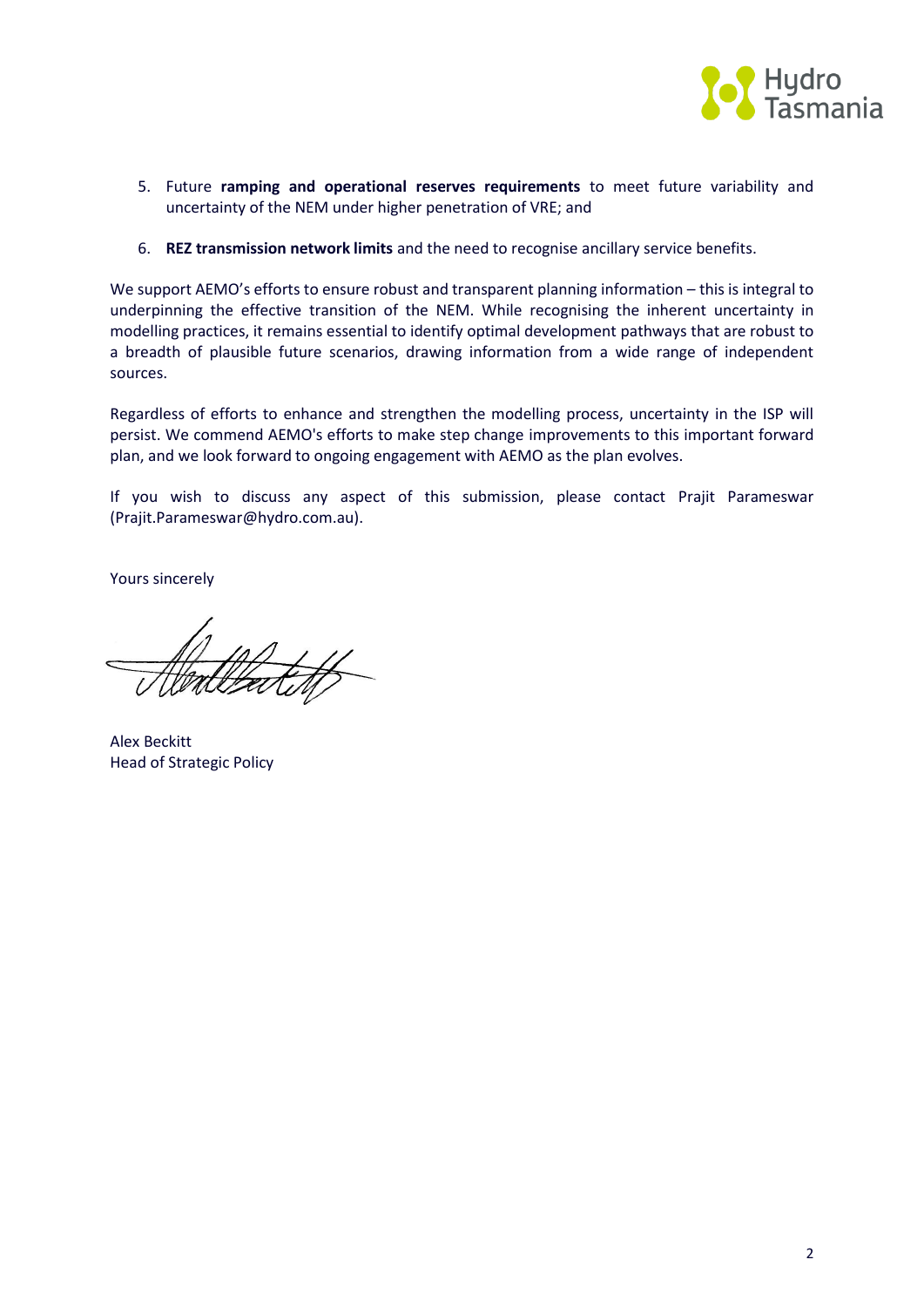

## **Attachment I – Hydro Tasmania comments on proposed ISP Methodology**

- **Sub-regional modelling** Hydro Tasmania notes that AEMO is proposing to move from regional topology to sub-regional topology in NSW and QLD. We hold some concerns that this may reduce the granularity of analysis in other regions, which may ultimately put other states at a disadvantage in the modelling process. In particular, we consider this may result in the model identifying less resourcing needs in the regions not modelled with sub-regional topography. In addition, we query as to how sub-regional forecasting will be reconciled with regional demand forecasts. It has been evident in the push back from the COGATI process at an industry level that stakeholders would like to continue representing the NEM on a regional level for forecasting and operational considerations.
- **Storage and perfect foresight** Hydro Tasmania notes that AEMO are proposing to explore new methodologies, which generalise the reliability benefits of different storage configurations.

We appreciate AEMO's efforts to address the firmness contribution during peak demands and recognise this amendment as a 'step in the right direction', however this will still be an imperfect solution. Hydro Tasmania consider it appropriate that AEMO run scenarios with a longer foresight window and a shorter foresight window to account for the impacts of sudden demand and VRE changes – this is because storage is not necessarily able to efficiently optimise at all times.

The assumption of perfect foresight will substantially affect the outcomes of the next ISP:

- AEMO's modelling 'knows' what generation, demand, costs etc. will be at all times over the modelling period; and
- As a result, investment decisions and operational dispatch decisions will be made to perfectly minimise cost.

In reality, without perfect foresight (and also perfect confidence to invest on the basis of perfect foresight) less optimal decisions will be made and more dispatchable and flexible supply options will be needed to minimise the cost to consumers.

The use of perfect foresight is particularly problematic for the assessment of the dispatch of energy-constrained resources, such as energy storage. Hydro Tasmania has over 100 years of experience in managing a power system reliant on hydropower, an energy-constrained supply. For fuel-based generation types, it may be sufficient to approximate them as having access to fuel when they need it, subject to fuel costs. However, energy storages need to make decisions about when to store and when to supply based on uncertain forecasts.

Analysis<sup>1</sup> by Hydro Tasmania has identified that with more realistic generation forecasts (e.g. daisy chaining of batteries to meet a VRE drought), more and longer duration storages are likely to be required to deliver similar system outcomes. To achieve a similar value to that predicted by a model with perfect foresight, a storage with 2-3 times the duration would be required when using real (imperfect) forecasts – and that is not including the relative price

 $\overline{a}$ 

<sup>1</sup> https://www.hydro.com.au/docs/default-source/clean-energy/battery-of-the-nation/storage-with-imperfectforesight.pdf?sfvrsn=72e59528\_4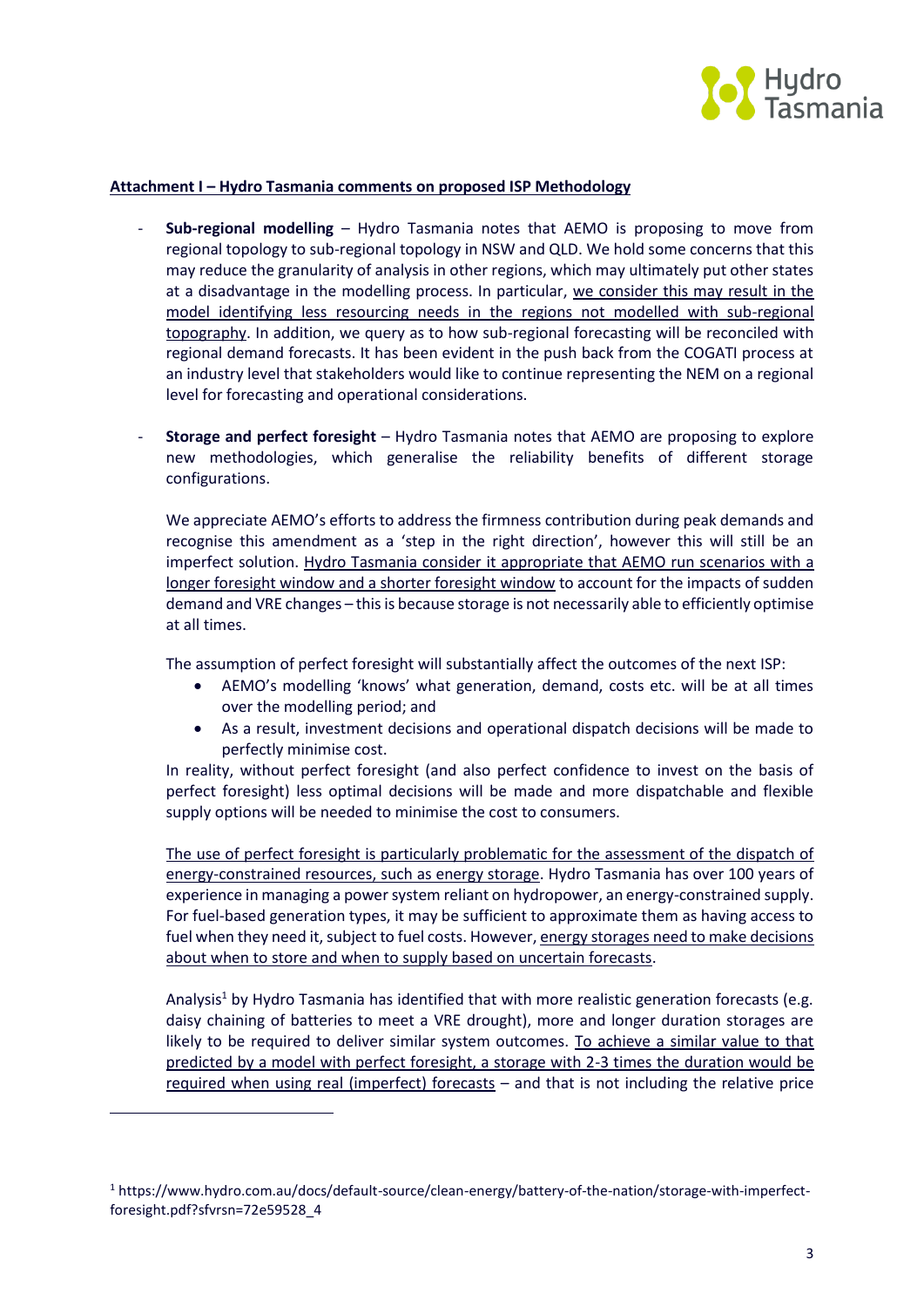

impact of scarce long-duration options. To this end, more work to accommodate the limits of perfect foresight on modelling is strongly recommended, and Hydro Tasmania would welcome continuing our collaboration with AEMO to resolve this dilemma. Including such analysis in modelling will simulate a more realistic version of the NEM, which is important from a reliability perspective.

AEMO's modelling provides unrealistic flexibility for utilisation of storage either in daisy chaining or individual dispatch versus reality. Storage developers/owners would look at optimising generation/pumping outcomes based on commercial imperatives, as such daisy chaining of 'shallow storages' could result in sub-optimal modelling outcomes.

- **Take-one-out-at-a-time (TOOT) analysis** Hydro Tasmania seeks more clarity on the inclusion of the TOOT analysis. This analysis is good for illustrative purposes only and should not influence ISP projects, mainly because this analysis is only tested on the central scenario. It also remains unclear to Hydro Tasmania as to how state-based policies and proposed developments would be recognised in the Optimal Development Pathway (ODP), in comparison to the TOOT analysis. We encourage AEMO to provide further clarity on this point.
- **REZ resource limits** AEMO is proposing to move to a 'soft' REZ resource limit for the 2022 ISP. This means the resource limit can exceed the previously defined limit, provided a penalty cost is incurred. The intent of this penalty cost is to reflect the increasing complexity and costs as the preferred sites for renewable generation development are used. We note in particular, the decision to include REZ land-use penalty factors, which can allow AEMO to model a staged increase in land costs. This approach seems reasonable; however, we wish to clarify how these limits will be applied, and subsequent implications for proposed developments.

Candidate supply options for new developments consist of a mixture of real proposed projects, and "generic" opportunities. While it is necessary to have generic opportunities available to model, as not all possible future opportunities will have been identified, it is important to consider the relative credibility of various options. This is particularly important for technologies that are highly site dependent, such as Pumped Hydro Energy Storage (PHES). As Hydro Tasmania has outlined in previous submissions, we believe precedence should be given to real identified projects over generic modelled generation development options. This should particularly apply where there is a credible proponent attached to a development who has already invested significantly in the site. To do this, AEMO could consider an appropriate threshold test, such as: feasibility studies; formal steps towards development approvals; material spend (e.g. greater than \$5m); community information sessions and/or consultation.

It is also critical that resourcing issues are considered for new developments. There may be practical limits to the total development of all technologies including gas peakers, pumped hydro, batteries, solar and wind generation. Given the risk of resource-induced delays to "just in time" generation development, Marinus Link should be brought forward so that existing Tasmanian latent and repurposed dispatchable capacity can be leveraged.

- **Ramping/operational reserves** – With high levels of VRE penetration, it is expected that there will be periods where wind or solar generation will increase or decrease at high rates of change, and that these fast changes will require dispatchable generation sources to compensate in order to prevent security issues from arising. AEMO therefore proposes using maximum VRE ramp rates, as determined in AEMO's Renewable Integration Study (RIS) as indicators of required online headroom at all times. It remains unclear to Hydro Tasmania how